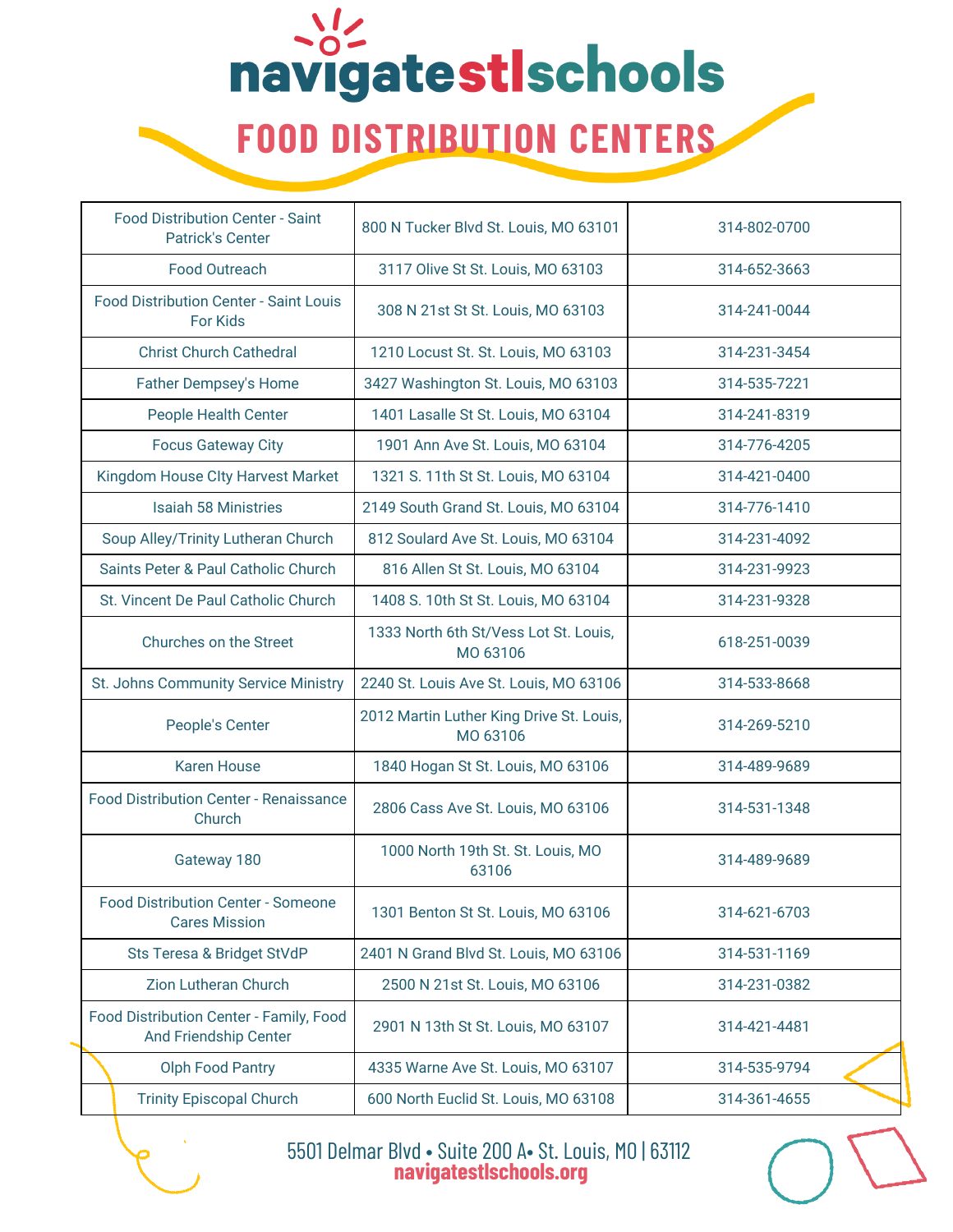## **navigatestischools FOOD DISTRIBUTION CENTERS**

| Pilgrim Congregational/United Church of<br><b>Christ</b>                              | 826 N. Union St. Louis, MO 63108                   | 314-367-8173 |
|---------------------------------------------------------------------------------------|----------------------------------------------------|--------------|
| <b>People Health Center</b>                                                           | 4055 Lindell BLVD St. Louis, MO 63108              | 314-535-7701 |
| <b>People Health Center</b>                                                           | 4236 Lindell BLVD Suite 300 St. Louis,<br>MO 63108 | 314-862-6270 |
| Food Distribution Center - Friends Of<br><b>African American Families</b>             | 3920 Lindell Blvd St. Louis, MO 63108              | 314-535-2453 |
| <b>Food Distribution Center - Salvation</b><br><b>Family Haven</b>                    | 3744 Lindell Blvd St. Louis, MO 63108              | 314-534-1250 |
| <b>Food Distribution Center - Catholic</b><br><b>Charities' Seeds Of Hope Project</b> | 4532 Lindell Blvd St. Louis, MO 63108              | 314-367-5500 |
| <b>Food Distribution Center - Lane</b><br>Tabernacle                                  | 910 N Newstead Ave St. Louis, MO 63108             | 314-533-0534 |
| Meds & Food for Kids                                                                  | 4488 Forest Park Ave St. Louis, MO<br>63108        | 314-420-1634 |
| Food Distribution Center - Boys & Girls<br><b>Town Of Missouri</b>                    | 4485 Westminster PI St. Louis, MO 63108            | 314-535-7911 |
| Food Distribution Center - Good Ground<br><b>General Store</b>                        | 4501 Westminster PI St. Louis, MO 63108            | 314-367-0366 |
| St. Trinity Lutheran Church                                                           | 517 Koeln St. Louis, MO 63111                      | 314-353-3276 |
| <b>Haven St</b>                                                                       | 6701 Virginia St. Louis, MO 63111                  | 314-256-0545 |
| <b>Carondelet Community Betterment</b><br>Federation, Inc                             | 6408 Michigan Ave St. Louis, MO 63111              | 314-752-6339 |
| New Journey Baptist Church                                                            | 4555 Virginia Ave St. Louis, MO 63111              | 314-832-2142 |
| St. Trinity Lutheran Church                                                           | 7404 Vermont Ave St. Louis, MO 63111               | 314-353-3276 |
| Grace Hill Patch Neighborhood                                                         | 7925 Minnesota Ave St. Louis, MO 63111             | 314-584-6964 |
| <b>People Health Center</b>                                                           | 6827 Broadway St. Louis, MO 63111                  | 314-353-1457 |
| Solomons Temple Church                                                                | 5569 Page BLVD St. Louis, MO 63112                 | 314-361-4460 |
| St. Augustine Catholic Church                                                         | 1371 Hamilton Ave St. Louis, MO 63112              | 314-385-1934 |
| <b>Grace &amp; Peace Fellowship</b>                                                   | 622 Clara Ave St. Louis, MO 63112                  | 314-367-8959 |



5501 Delmar Blvd • Suite 200 A• St. Louis, MO | 63112 **navigatestlschools.org**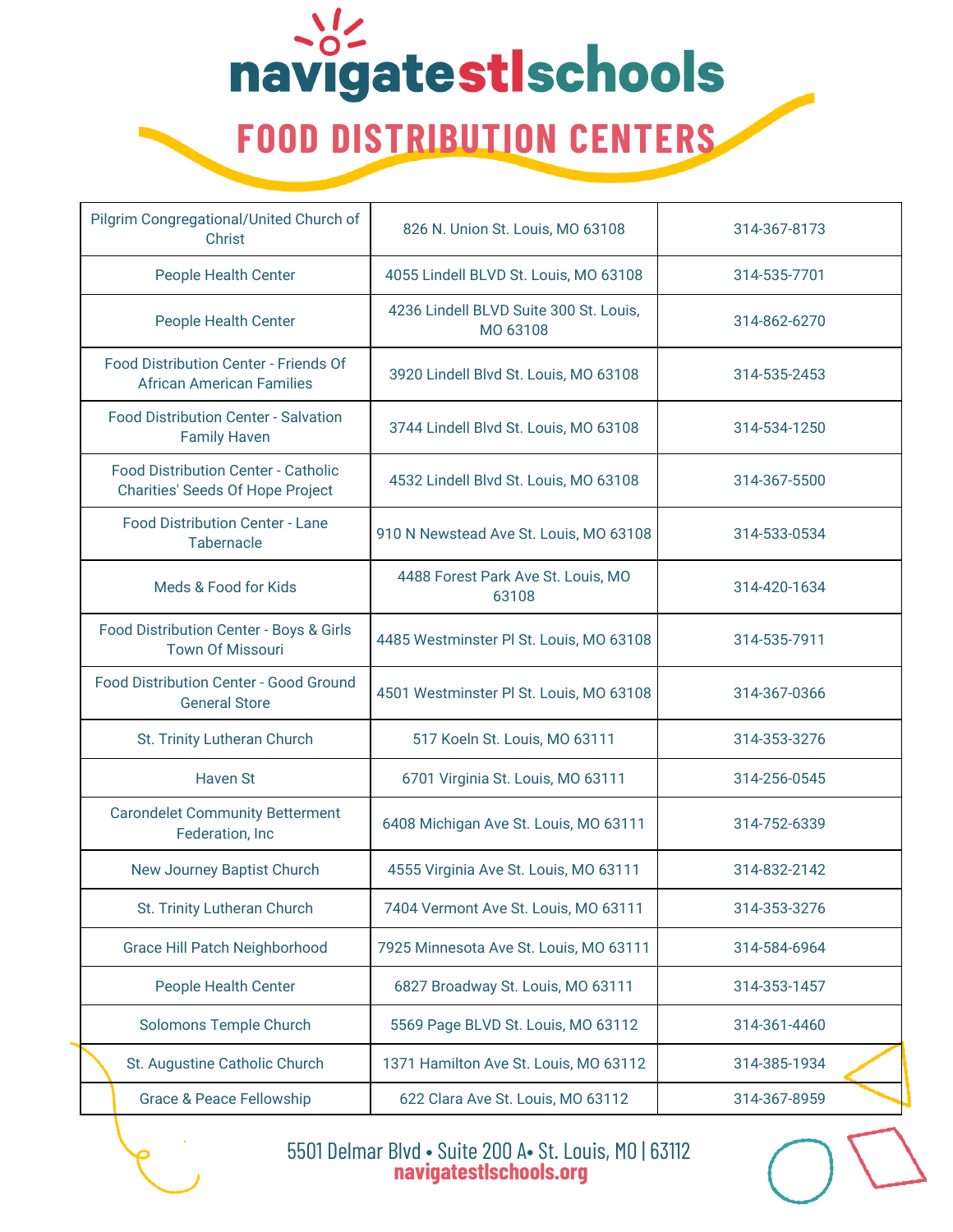## **NEWSTERNITE FOOD DISTRIBUTION CENTERS**

| Wayman AME Church                                                                          | 5010 Cabanne Ave St St. Louis, MO<br>63113 | 314-361-4123                   |
|--------------------------------------------------------------------------------------------|--------------------------------------------|--------------------------------|
| <b>Westside Missionary Baptist Church</b>                                                  | 4675 Page BLVD St. Louis, MO 63113         | 314-535-9002                   |
| <b>Food Outreach</b>                                                                       | 3117 Olive St St. Louis, MO 63113          | 314-652-3663 (ext 112 Melissa) |
| <b>Food Distribution Center - Saint Luke</b><br><b>Memorial Baptist Church Food Pantry</b> | 3619 Finney Ave St. Louis, MO 63113        | 314-531-1978 Verna Alexander   |
| <b>Great Things Inc</b>                                                                    | 4673 Page Blvd St. Louis, MO 63113         | 314-535-4673                   |
| The Salvation Army St. Louis                                                               | 2618 N. Euclid Ave St. Louis, MO 63113     | 314-376-5121                   |
| Kossuth Church of God in Christ                                                            | 3225 North Taylor St. Louis, MO 63115      | 314-652-4163                   |
| All Saints Episcopal Church                                                                | 5010 Terry Ave St. Louis, MO 63115         | 314-367-2314                   |
| <b>Food Distribution Center - Saint Peter</b><br><b>AME Food Pantry</b>                    | 4730 Margaretta Ave St. Louis, MO<br>63115 | 314-381-3345                   |
| <b>Food Distribution Center - Dream</b><br><b>Center Food Pantry</b>                       | 4324 Margaretta Ave St. Louis, MO<br>63115 | 314-381-0700 x8043             |
| <b>Food Distribution Center - Wesley</b><br>House                                          | 4507 Lee Ave St. Louis, MO 63115           | 314-385-1000                   |
| St. Louis Mutual Aid                                                                       | 5822 Gravois Ave St. Louis, MO 63116       | 314-899-9002                   |
| Food Distribution Center - Saint John's<br><b>Community Services Ministry</b>              | 4136 Grand Blvd St. Louis, MO 63118        | 314-533-8668                   |
| <b>Food Distribution Center - Joint</b><br>Neighborhood Ministry                           | 2911 McNair Ave Louis, MO 63118            | 314-771-3987                   |
| Food Distribution Center - Orphan grain<br>train                                           | 3636 Texas Louis, MO 63118                 | 314-440-5432                   |
| <b>Broadway Baptist Church</b>                                                             | 3662 S Broadway Louis, MO 63118            | 314-776-5357                   |
| Salvation Army St. Louis - Temple                                                          | 2740 Arsenal St Louis, MO 63118            | 314-771-2740                   |
| Guardian Angel Settlement-hosea House                                                      | 2635 Gravois Ave St Louis, MO 63118        | 314-773-9027                   |
| Destiny Family Church/Bridge of Hope                                                       | 4001 Cottage Ave St. Louis, MO 63113       | 314-405-0253                   |
| <b>Missionaries of Charity</b>                                                             | 2500 Spring Ave St. Louis, MO 63113        | 314-533-9070                   |
| <b>Union Memorial Church</b>                                                               | 1141 Belt Ave St. Louis, MO 63112          | 314-367-8314                   |
| People's Center Cook Elementary<br>School                                                  | 5935 Horton Pl St. Louis, MO 63112         | 314-862-6270                   |
| People Health Center                                                                       | 5701 Delmar BLVD St. Louis, MO 63112       | 314-367-7848                   |



5501 Delmar Blvd • Suite 200 A• St. Louis, MO | 63112 **navigatestlschools.org**